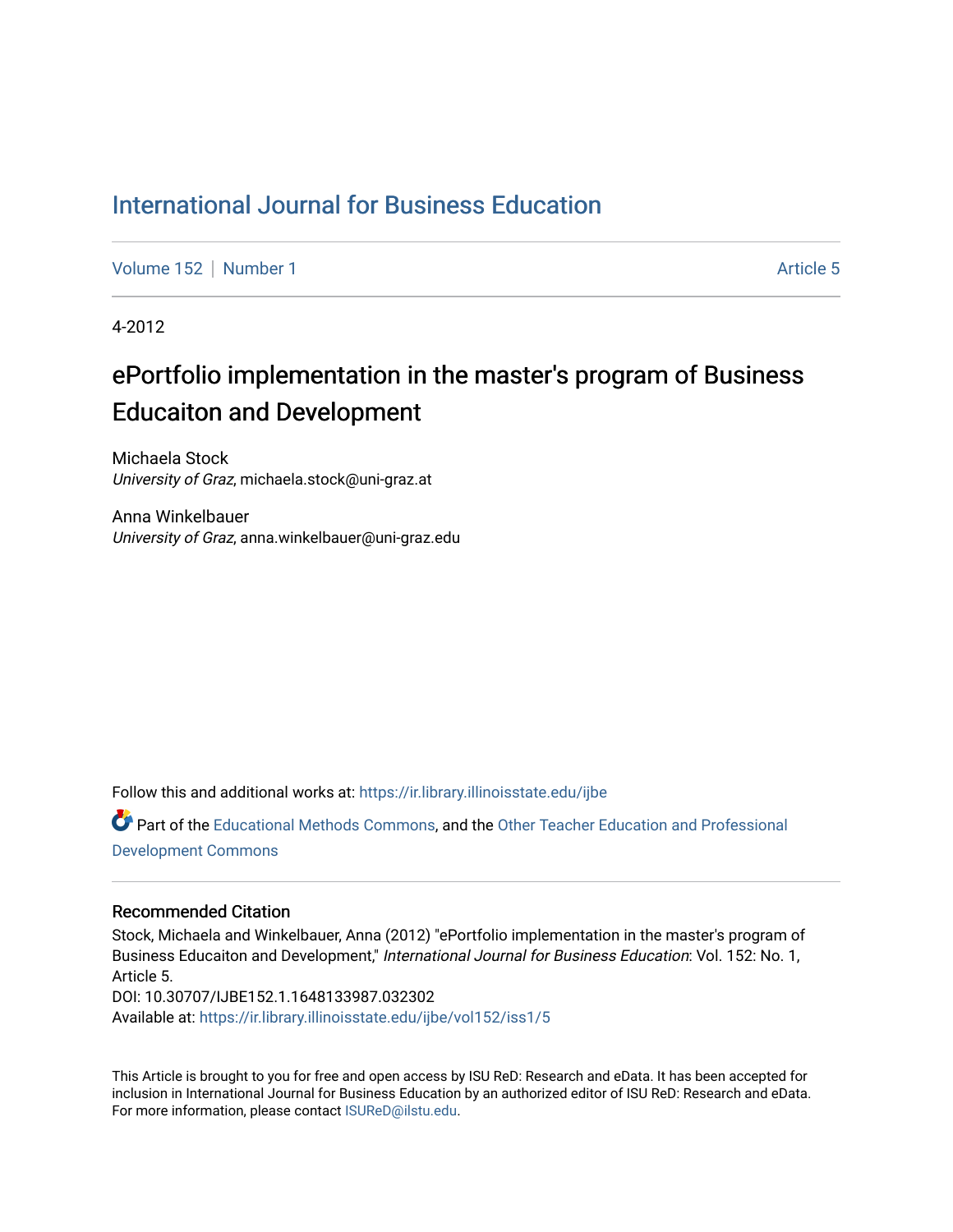## **ePORTFOLIO-IMPLEMENTATION**

# **IN THE MASTER'S PROGRAM OF BUSINESS EDUCATION AND DEVELOPMENT**



Dr. Michaela Stock Karl-Franzens-University of Graz Department of Business Education and Development Universitaetsstrasse 15/G1 A-8010 Graz AUSTRIA



Mag. Anna Winkelbauer Karl-Franzens-University of Graz Department of Business Education and Development Universitaetsstrasse 15/G1 A-8010 Graz AUSTRIA

## **Abstract**

The introduction of the new Master's Program of Business Education and Development in the winter term of 2009/10 also marked the ePortfolio-initiative's kick-off. At the same time the companion research was started to accompany the initiative for a period of at least six terms. This article gives insights into the initial results of the companion research, which has the purpose to examine the ePortfolio-initiative's effectiveness.

## **Introduction**

In the winter term of 2009/10, the Department of Business Education and Development at the University of Graz, Austria, launched a new five semester Master's Program of Business Education and Development. One of the most innovative elements of the new curriculum (not found in any other national program of Business Education and Development) is the structured integration of ePortfolio-work, which is implemented within the entire course of studies. The new ePortfolio-initiative is also anchored in the curriculum, which is available is publically available online. Information on the requirements of successful ePortfolio-work can be retrieved from the online curriculum. Also, they can gather information about the new ePortfolio-initiative on the webpage of der Department.

Due to its competence-oriented nature, a field of study such as Business Education requires students to internalize a philosophy of lifelong learning. Aim of the ePortfolioinitiative is to encourage students to become lifelong learners who are self-aware of their competence development and are able to reflect on their learning behavior. In the spirit of collect – select – reflect – connect, the ePortfolio-work supports the students to make their competence development transparent, reflect on their learning behavior and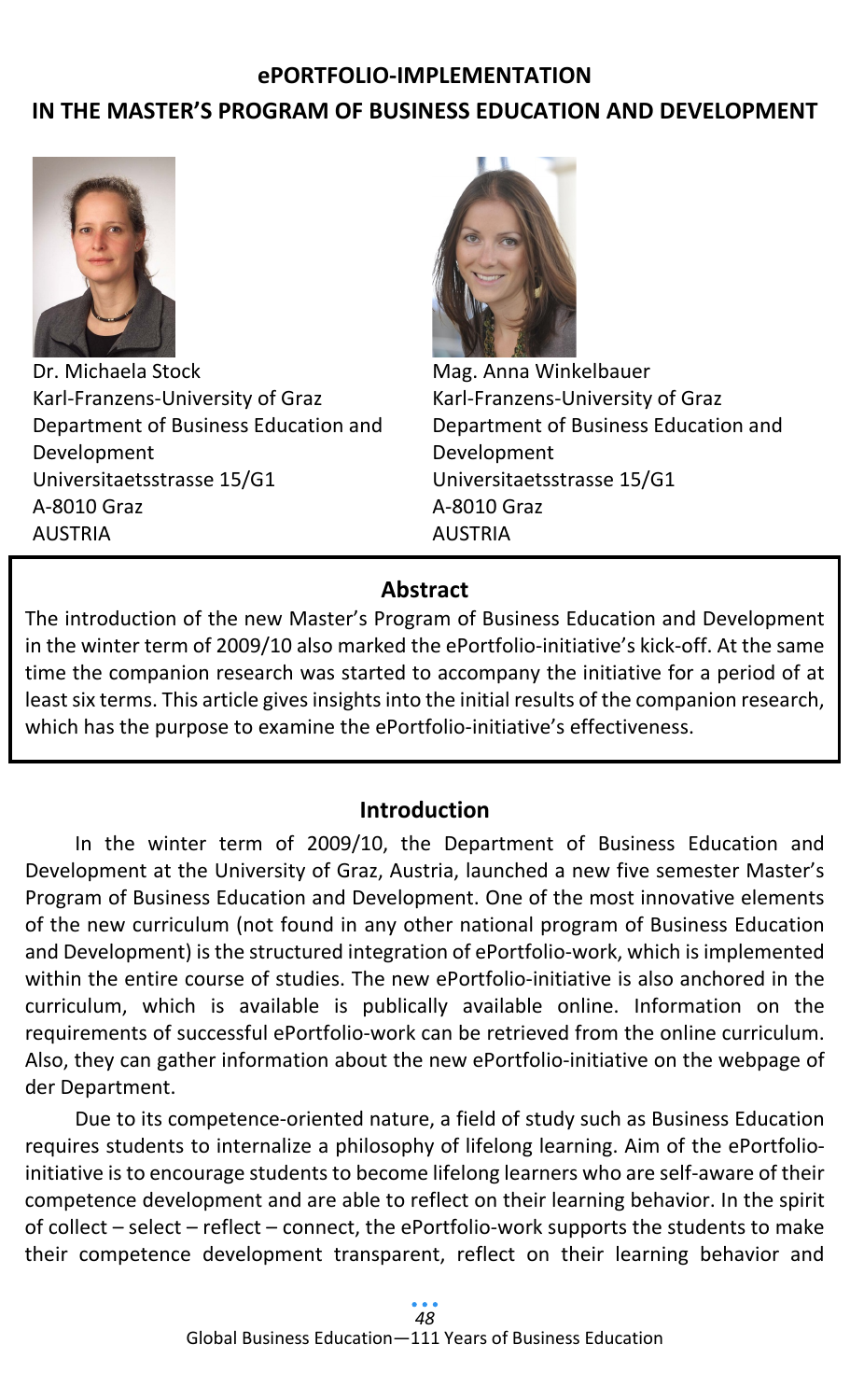promote their motivation to engage in sustainable reflective practice. The ability of selfreflection is a basic prerequisite for their professional future as a teacher. Teachers should be able to reflect their own competences to identify opportunities to improve themselves and thus, to ensure the best education for their pupils. Moreover, the Department of Business Education and Development assumed that a structured ePortfolio-work encourages the Master students to act as multipliers to use this instrument independently in their future teaching activities.

In addition to the launch of the ePortfolio-initiative, a companion research was introduced to evaluate the whole initiative. The companion research is developed and conducted by a working group which consists of academic staff of the Department, an ePortfolio-coach and a sociologist to proof the methodology of the companion research. They also developed the evaluation tools which are used in the companion research and are responsible for the examination and interpretation of the results of the companion research.

The companion research's first results show that some students are not always convinced of the ePortfolio-work. In order to increase their conviction, the working group considers additional coaching units in the form of focus groups in future.

# **Purpose of the Study**

The introduction of the new Master's Program of Business Education and Development in the winter term of 2009/10 also marked the ePortfolio-initiative's kickoff. At the same time the companion research was started to accompany the initiative for a period of at least six terms. This article gives insights into the initial results of the companion research, which has the purpose to examine the ePortfolio-initiative's effectiveness. To meet this requirement, the following objectives were established for the companion research:

# **Objectives**

- Evaluation of the implementation process concerning the ePortfolio-initiative.
- Evaluation of sustainability (continuation of ePortfolio-work by students, independent from course work).
- Self-Evaluation of the ePortfolios' effectiveness with regard to
	- o students' attitude towards ePortfolios and self-reflection,
		- $\circ$  the function as a multiplier later, and
		- o expected benefits for future job applications.

o

# **Limitation**

Fact is that this research project is not aimed at measuring competences per se but focused on the students' change of the subjective perception of their individual competence development by doing ePortfolio-work. Furthermore, it should be noted that ePortfolios are not used for performance assessment and teachers, therefore, have no access to individual ePortfolios.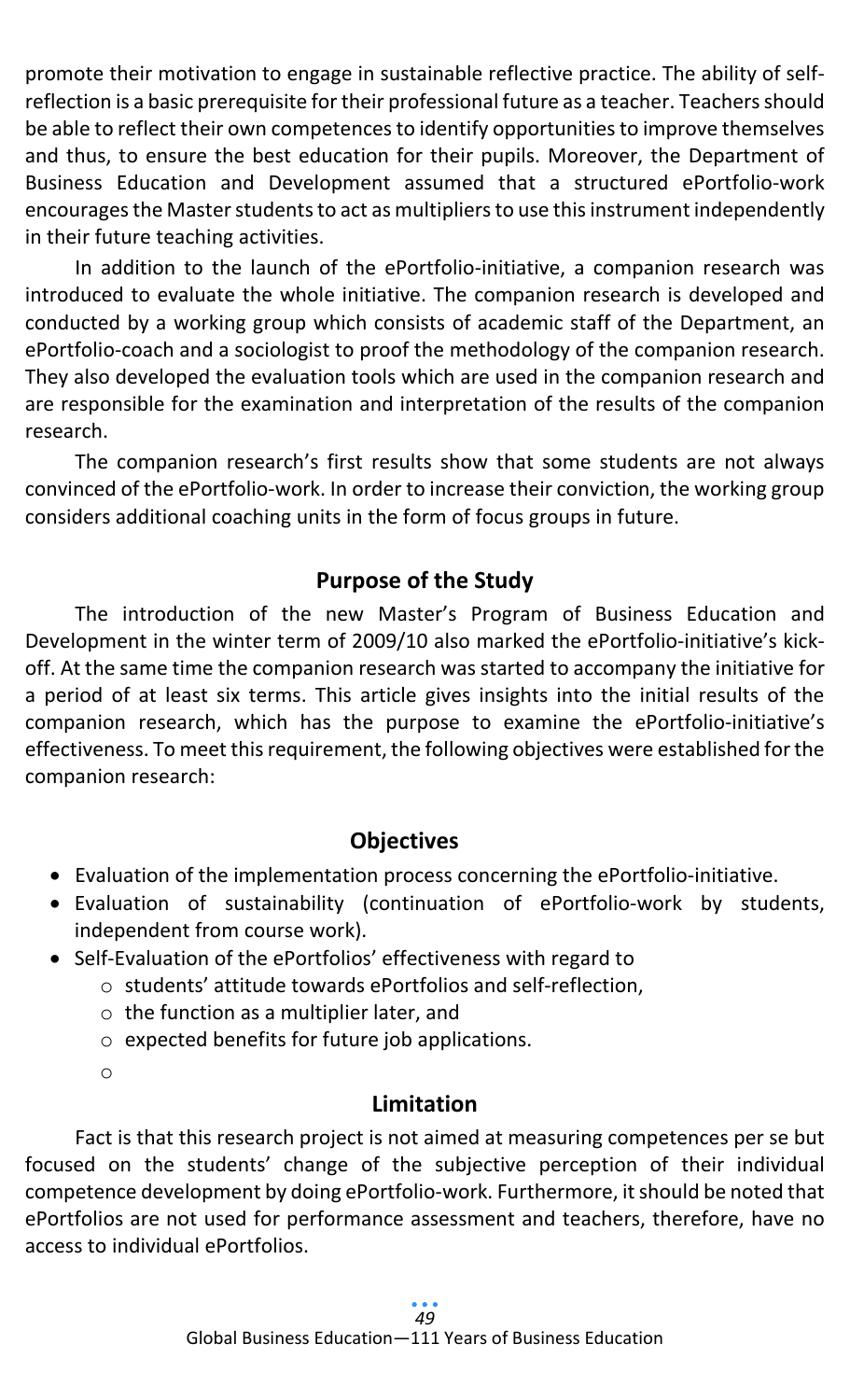# **Methodology**

In a first step a short overview about the term ePortfolio is given, after that the methodology of the ePortfolio-initiative and the companion research is discussed.

## **Review of Literature**

The term ePortfolio generally describes an electronic collection of competences, knowledge and skills (Belgrad, Burke, & Fogarty, 2008). This article uses the definition of ePortfolio by Hornung-Prähauser, Geser, Hilzensauer, & Schaffert (2007) that an ePortfolio is a digital collection of works made with skills by a person, who seeks to document and illustrate the product (=learning outcome) and process (= learning path/growth) of their competence development in a specified period of time for a specified purpose. Further the ePortfolio-initiative is based on the competence model developed by Peterszen (2009) covering four areas of competence: professional competence, social competence, methodological competence, self-competence as well as the intersection of these competences, which is the holistic ability to take action, respectively learning empowerment.

# **ePortfolio-Initiative**

Every student has to do ePortfolio-work at several stages over the course of studies. At each of these stages students will be professionally coached with regard to their ePortfolio-work.

Professional coaching means that an ePortfolio-coaching is implemented in cooperation with the Academy of New Media and Knowledge Transfer (in short: academy). Coaches from the academy conduct ePortfolio-units in specified courses of the Master's Program of Business Education and Development. During the term the academy also supports the students with individual coaching lessons.

The following description of the conduction of the ePortfolio-work in the first term should provide an example for this process:

- Introduction of theoretical and practical aspects of ePortfolio-work.
- Competence development through conversational student pair activities.
- Design of an individual ePortfolio (home assignment).
- Feedback and suggestions for improvement provided by a coach and fellow students.
- Individual coaching and guided reflection.

ePortfolio-work will be done in the first, third and fifth terms. Each stage of the ePortfolio-initiative will establish a different focus. Whereas ePortfolio-work in the first term will be focused on self-perception and the reflection of social competence and selfcompetence, ePortfolio-work in the third term will mainly be concerned with the reflection of professional and methodological competences. In the fifth term, finally, the reflection of a comprehensive, holistic development of learning empowerment will take center stage.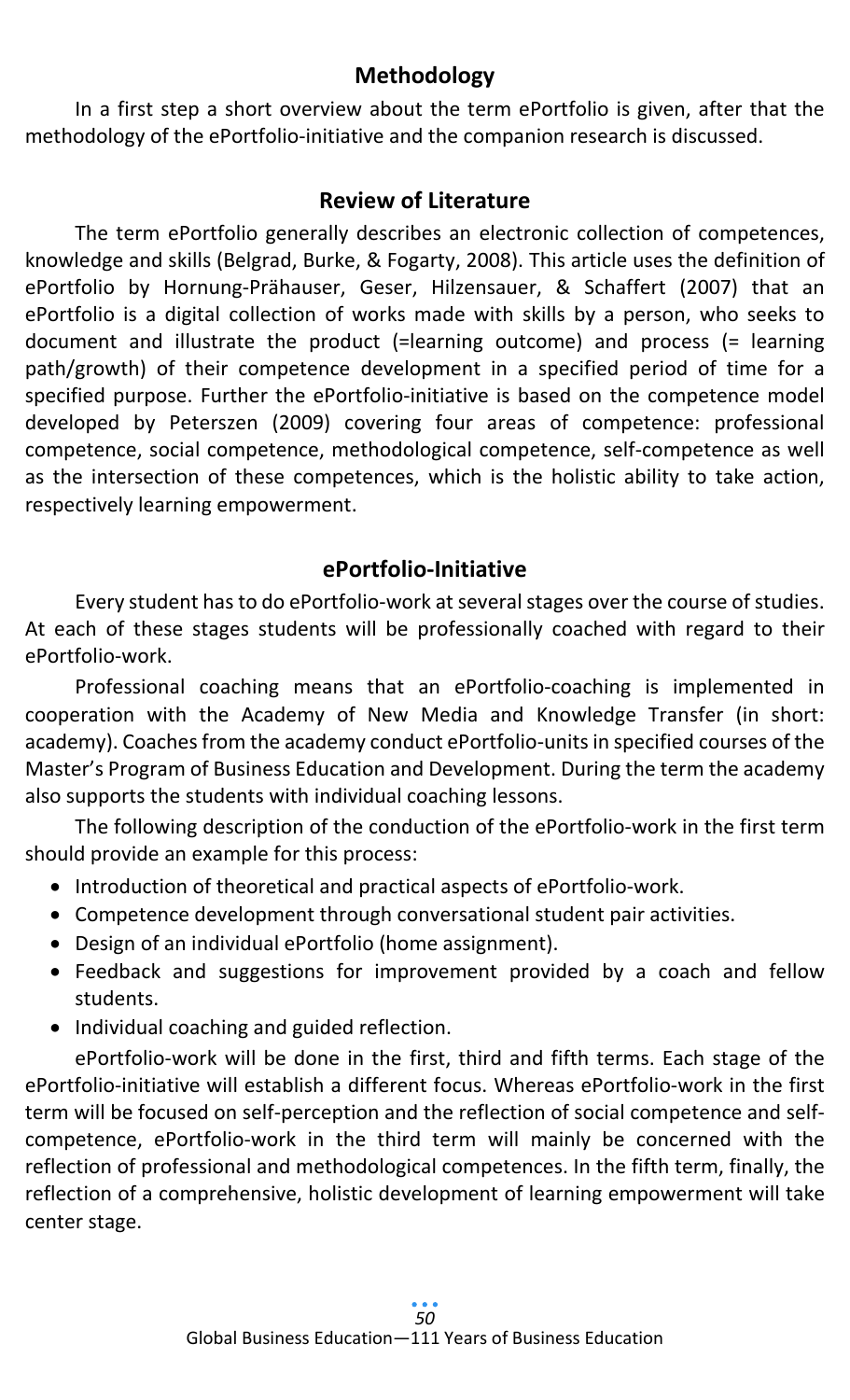# **Companion Research**

The companion research is conducted by a working group consisting of academic staff of the Department of Business Education and Development, an ePortfolio-coach and a sociologist. One semester before the ePortfolio-initiative was launched, the working group began with the conceptualization of the companion research. In the first meetings the working group started to discuss the objectives of the companion research. Further, it was decided to choose questionnaires as the evaluation instrument.

Based on the research's objectives to evaluate the implementation process, the sustainability and the effectiveness of the ePortfolio-initiative, appropriate questions for the questionnaires were derived. Upon completion, a pretest with four students was conducted. The result of the pretest was sufficient – the questionnaires worked very well. The questionnaires feature qualitative as well as quantitative items, the latter of which will be measured on Likert-scales. The Likert-scales use numbers from one to five and corresponds to the Austrian school grading system, in which 1 is excellent and five is insufficient. All questionnaires contain recurring elements in order to make the students' subjective competence development transparent.

Each questionnaire uses the following elements:

- Evaluation of structural implementation.
- Evaluation of self-perception and awareness of individual competences.
- Evaluation of sustainability motivation for sustainable use.

In general, the companion research is designed as a panel survey, in which the same students are measured on the same units over time. This survey method was chosen because of its usefulness for researching a potential change of the development of competences at the individual level. The questionnaires are handed out to the students before they start with their term-specific ePortfolio-work. After filling out the questionnaires, a member of the academic staff collects them again, before the ePortfolio-work is started. This procedure guaranties that the ePortfolio-coach is not involved in the companion research's administration and ensures anonymity. Another advantage of this procedure is that as the questionnaires are hand collected immediately, the questionnaires' return is 100%. However, as some students do not finish the Master's Program, they are not included in the companion research's later stages, which induce the problem of panel mortality. As the companion research is in the beginning phase, it is unclear how severe the panel mortality issue will turn out. The working group further processes the collected data with the statistical software SPSS Version 19. Figure 1 illustrates the design of the companion research.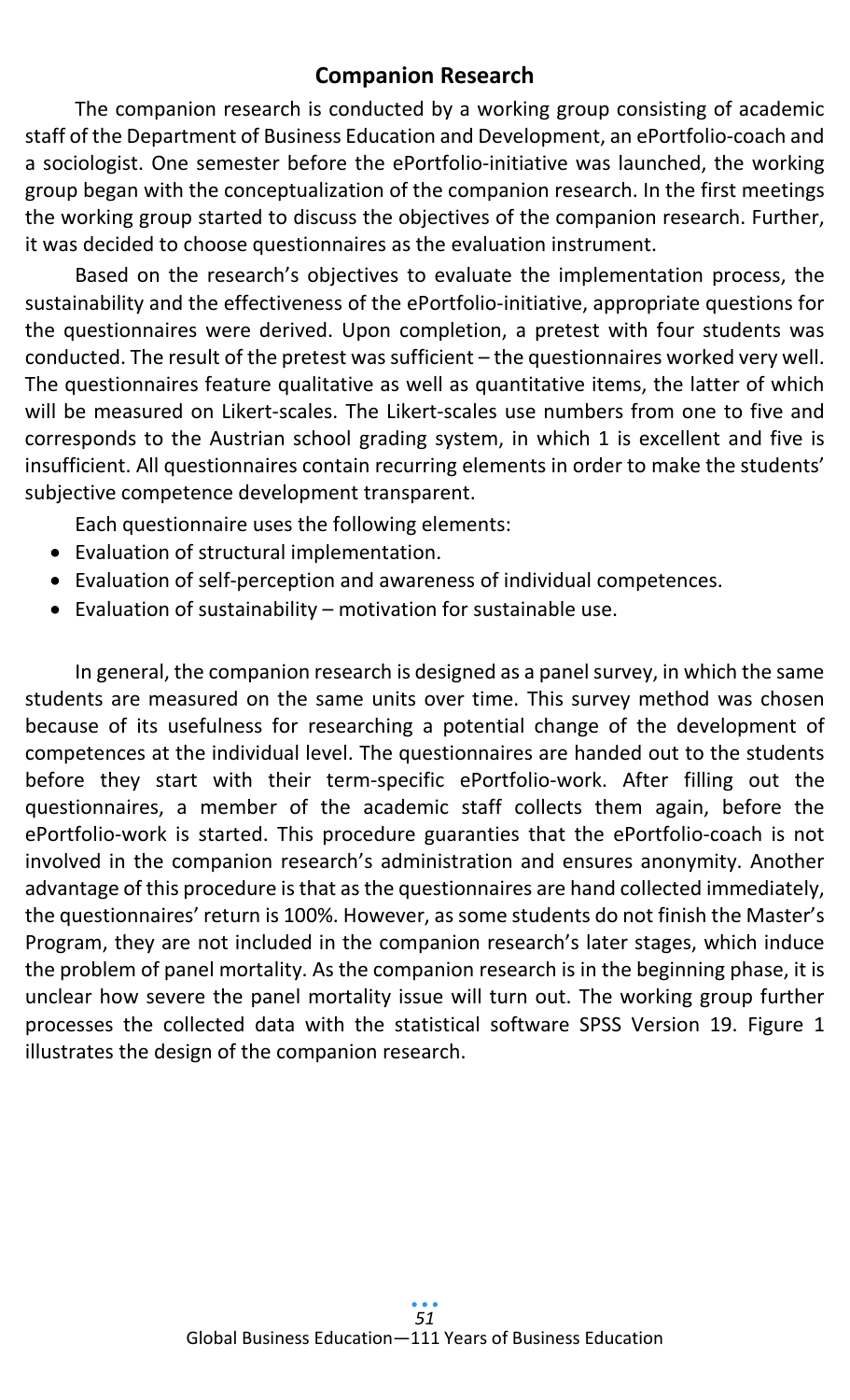

Figure 1: Research design

Surveys are taken at the beginning of the term (Q 1), before the conduction of the ePortfolio-unit, as well as at the end of the term (Q2). For example, the measurement of competence development starts with an analysis of the status quo via questionnaire one (Q1) in the first term. This analysis of the status quo gathers information on students' knowledge of the ePortfolio-method and their awareness of and reflection on their own competences. Questionnaire two (Q2) is designed to measure individual competence development and competence-related self-perception of students at the end of the term. This procedure permits a quantitative comparison of Q1 and Q2. In order to ensure the creation of a suitable framework for ePortfolio-work, there will also be an assessment of the structural and organizational implementation by students.

# **First Results**

This section presents some of the companion research's first results of in the academic years 2009/10 and 2010/11, concerning the evaluation of structural implementation, the student's self-perception of their own competences and their attitude towards future ePortfolio-work. A total of 170 students were surveyed, who already passed the first semester of the new Master's Program in that time.

The following figure 2 presents an overview of the student's satisfaction concerning specific items of the implementation process of the ePortfolio-work. The students were able to rate between 1, which means excellent and 5, which means poor satisfaction. The used scale corresponds to the Austrian school grading system.





Global Business Education—111 Years of Business Education *52*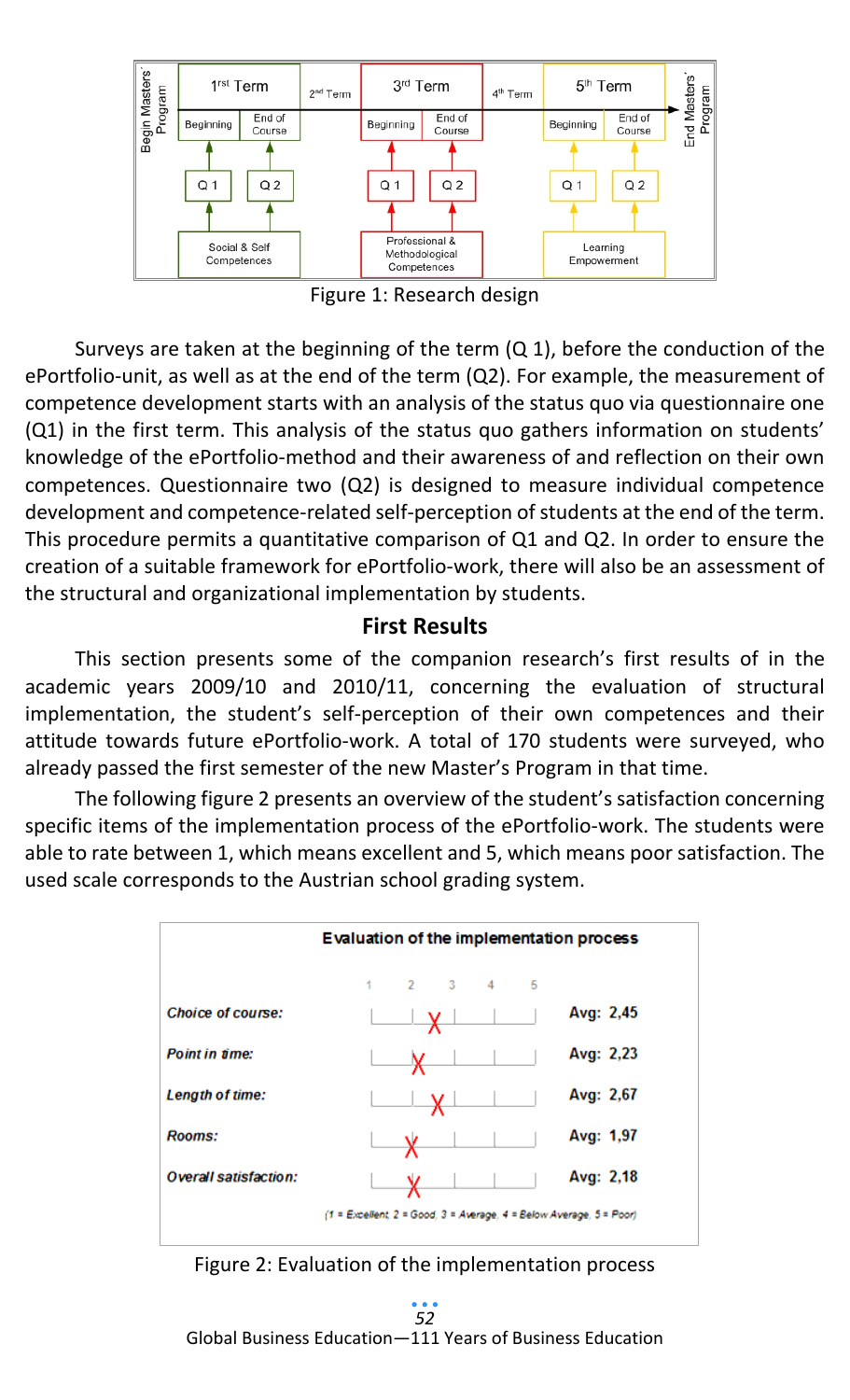As these results indicate, students (n=170) students are pretty satisfied with the structural implementation (average ratings range from 1.97 to 2.67). This suggests that students were satisfied with the choice of course and the time of the ePortfoliointroduction. Students were least satisfied with the length of time dedicated to ePortfolio-work during class. The assessment of overall satisfaction with the structural implementation of the ePortfolio-initiative yielded a satisfactory average rating of 2.18.

The next part of the survey was concerned with assessing students' self-perception with regard to their individual competences before and after the creation of their own ePortfolio. Figure 3 shows the change of students' self-perception over the course of time.



Figure 3: Evaluation of self-perception of individual competences

The dotted line depicts the results before the start of the ePortfolio-initiative, showing that about 55% of the students questioned indicate that they believe themselves to possess only few or some competences. The solid line in contrast reflects the results at the end of the term. A significant shift of the curve to the right can be detected. After ePortfolio-work, approximately 83% of students indicated that they believed themselves to possess a great many or many competences. This shift was also reflected in a highly significant difference of the mean value. At the end of the term students were clearly more aware of their competences than at its start.

Further lines of inquiry went along the lines of potential future use of ePortfoliowork. More than 65% of the students said, that they planned to continue developing their ePortfolio for the purpose of self-reflection with regard to their own learning processes. In addition, 76.9% rated the ePortfolio-initiative in the Masters' Program of Business Education and Development "very beneficial" and "rather beneficial".

# **Conclusions and Recommendations**

The ePortfolio-initiative aims at giving students space for an analysis of their own potential and helps them grasp the importance of autonomous lifelong learning. The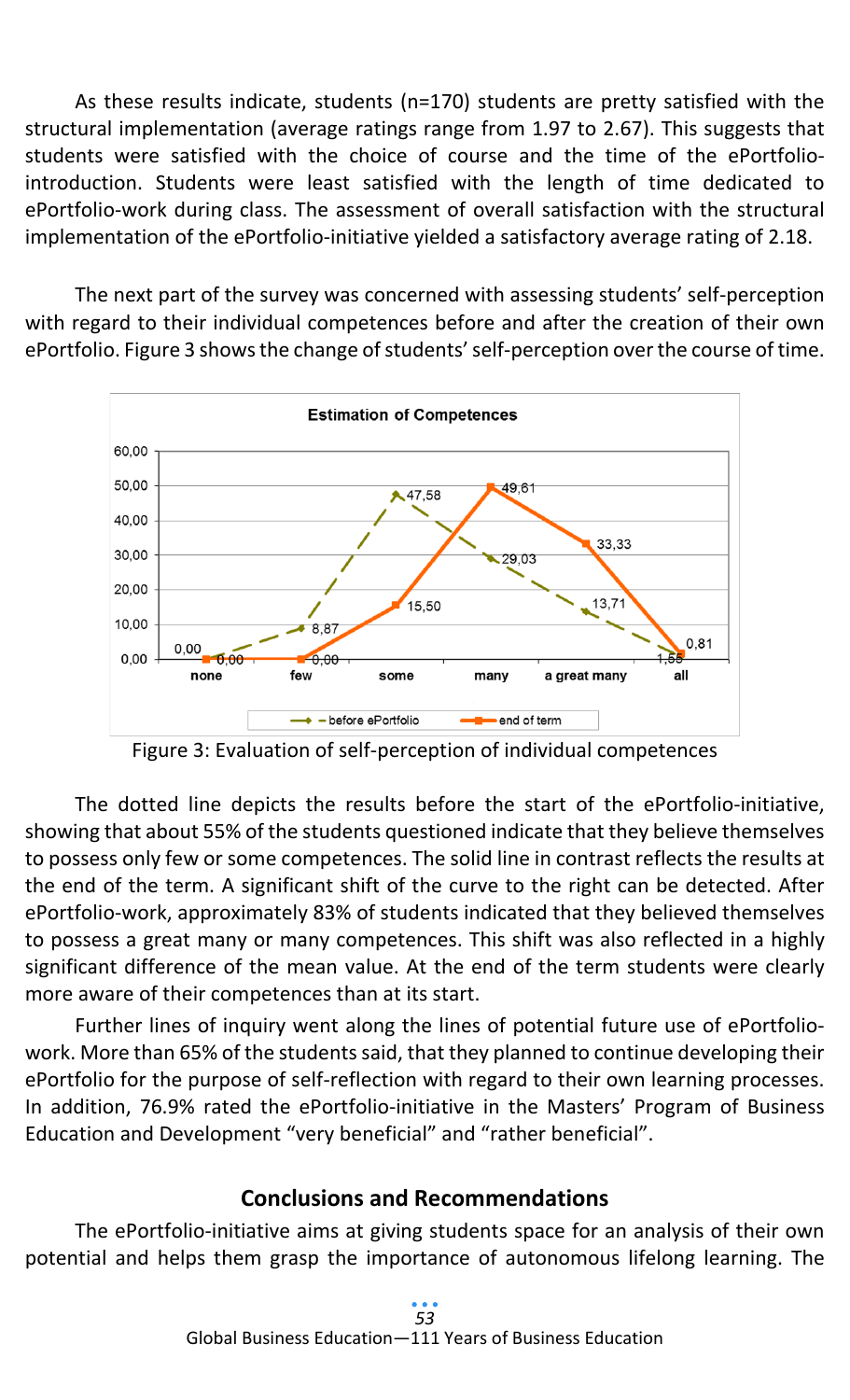integration of ePortfolio-work in the curriculum of the Masters' Program of Business Education and Development represents a first step in the right direction. The experience of the first four terms of ePortfolio-work has shown that external coaching and clear disconnection from performance assessment are essential. It has been also revealed, however, that nudging students towards a sustainable use of ePortfolios will still require considerable efforts.

The goal of promoting a disposition towards lifelong learning, constant development and reflection cannot be limited to selected courses with integrated ePortfolio-work. It is, therefore, vital that students are shown the benefits of ePortfoliowork over the entire course of studies, so that they become intrinsically motivated to continuously engage with their ePortfolios on a voluntary basis. Reflection is a virtue required in almost any realm of learning and development and should not be taken for granted. A disposition towards self-reflection is not a purely innate quality people can be assumed to born with, but something that has to be trained. Many people find it difficult to critically contemplate themselves and their learning processes and relate themselves to their environment. Writing these thoughts down often proves to be a particular challenge. (Earl, 2003)

The companion research revealed that certain student' attitudes towards ePortfoliowork leave room for improvement. A study by Rick Breault (2004) described how frictions concerning the implementation of the ePortfolio-method can negatively affect students' acceptance of the instrument He listed the following problem areas, which applies to the ePortfolio-initiative at the Master's Program of Business Education and Development:

- Conflicting objectives of ePortfolio-work.
- Lack of transparency with regard to the benefits of ePortfolio-work.
- Lack of transparency with regard to the role and integration of ePortfolio-work within the curriculum.

Future research of the department will address these problem areas, investigating whether potential frictions and contradictions concerning the implementation of ePortfolio-work result in diminished acceptance on the student's part. A first measure in this context will be the conduction of focus group interviews to add a qualitative dimension to the quantitative information gathered by questionnaire.

To conclude, coaching efforts with regard to students' self-reflection skills have to be intensified. Furthermore, the process of implementation has to be investigated with regard to potential frictions and contradictions. The following suggestions for improvement can be derived from these observations:

- Clear communication of the objectives and purpose of the integration of ePortfoliowork in the curriculum.
- Systematic integration of ePortfolio-work within the curriculum.
- Demonstration of the benefits of ePortfolio-work for students' lives, instilling a passion for self-discovery.

By eliminating the obstacles that hamper students' motivation for ePortfolio-work, the ePortfolio-initiative can achieve its desired multiplier effects with regard to